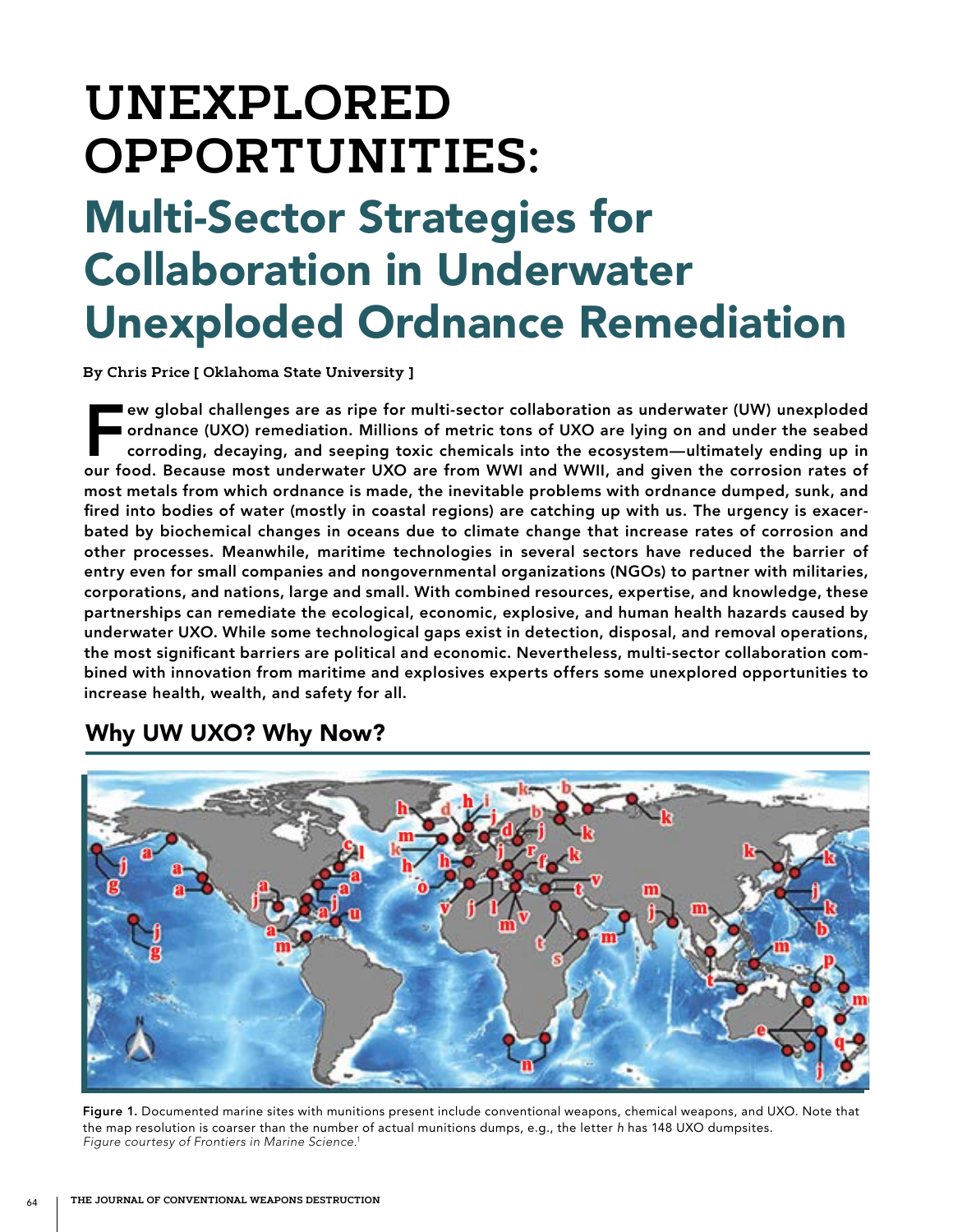Underwater ordnance presents obvious hazards to fishermen, divers, vessels, and others in coastal regions. While some are unlikely to detonate if they were dumped from storage configurations as a means of disposal, other UW UXO sites contain missiles, torpedoes, mines, bombs, and other munitions that were once fired but failed to function as designed—these present the greatest risk, since small disturbances could result in catastrophe. Even dumped ordnance, however, leaks toxic chemicals from hydrocarbon compounds such as RDX and TNT. These chemicals and byproducts (after partial decomposition in the local areas) result in lethal reactions with the surrounding ecosystem that affect coral, marine mammals, and fish. In turn, these point source contami-

nants get into the local human population's food supply, particularly in coastal regions, which tend to rely heavily on seafood. If the perceived threat to public health spreads, contaminated food supplies could result in economic devastation that would wipe out the entire fishing industry.

Over the last few decades, the urgency has increased to a point that health and economic risks will reach national or even regional levels. This increase in concern is due primarily to two factors: (1) increased industrial activity in the maritime environment (offshore wind farms, dredging, and laying of seabed infrastructure); and (2) the corrosion rates of metals used for ordnance casings.

Approximately eighty years have passed since countries dumped WWII UXO and one hundred years since countries dumped WWI



Figure 2. Underwater UXO survey by NGOs in the Pacific Ocean. *Figure courtesy of Chalres Brown, Platinum East.*

UXO and chemical weapons. Given corrosion rates of carbon steels, aluminum, and other relevant metals encasing these hazards, what used to be inevitable is now imminent. According to a 2018 study in Indonesia involving university and government scientists analyzing corrosion in steel and galvanized steel, corrosion rates are often logarithmic with higher initial rates until a steady state rate is achieved. For example, for the first month, galvanized steel can corrode between 7 and 9 mm per year (mpy) and mild steel can corrode as quickly as 25.5-29.5 mpy.<sup>3</sup>

After that initial period with higher corrosion rates, an oxide film forms due to cathodic and anodic reactions, as well as biological



Figure 3. Dimensions of 122 mm OF-462 projectile. **Figure courtesy of Defence Technology.**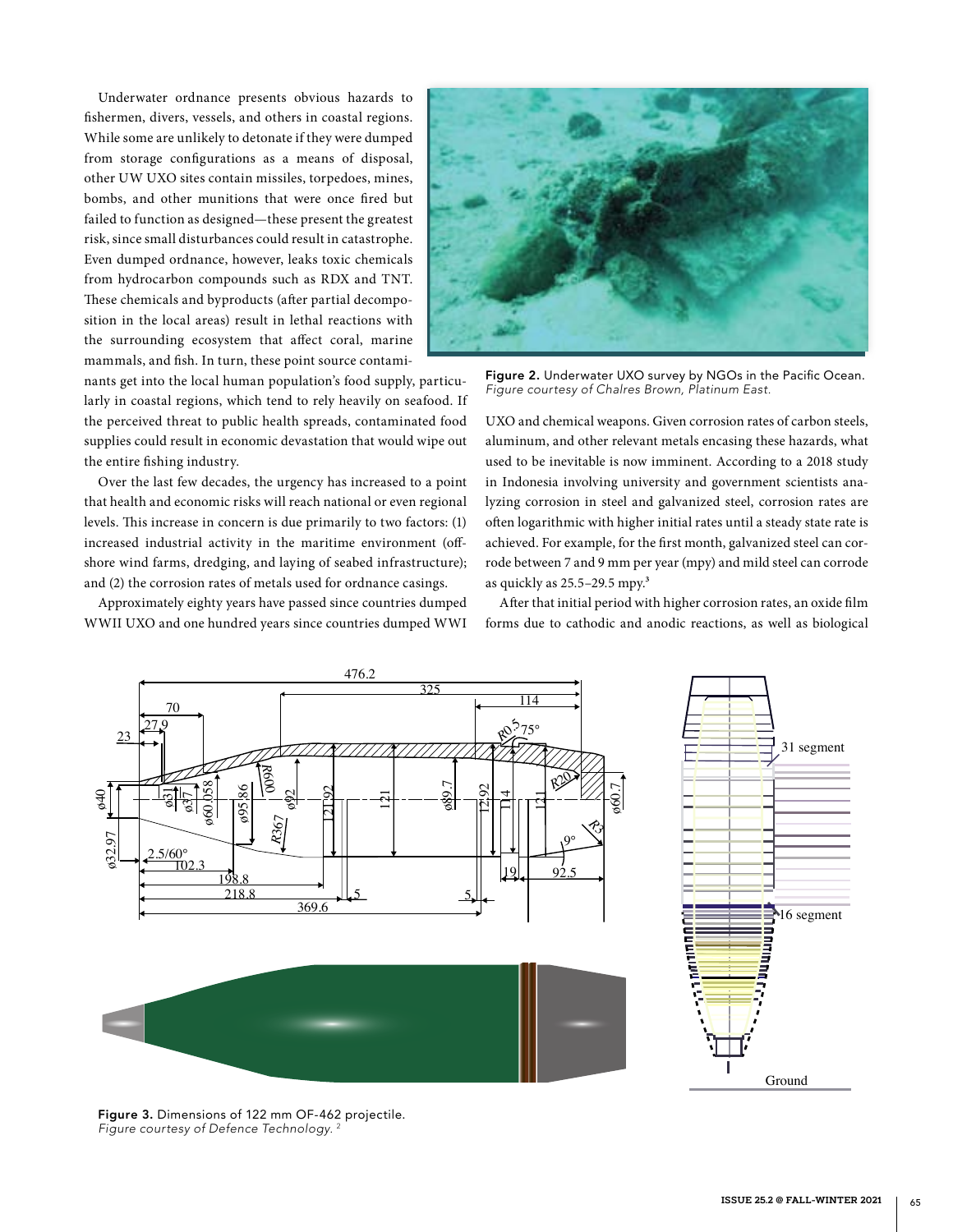growth, so the rate stabilizes for years or decades.4 For steady state corrosion rates after the oxide film forms, several studies corroborate approximately 0.1 mpy of corrosion on metals such as steel.<sup>5,6,7</sup> Thus, the majority of UXO, chemical weapons, and related hazards likely have between 8 and 10 mm of deterioration due to steady state corrosion over 80 to 100 years in addition to what the initial higher rates produced. A typical UXO such as the 122 mm OF-462 projectile in Figure 3 has a wall thickness ranging from a couple millimeters up to 15 or more millimeters.8 Assuming worst case conditions, WWII UXO dumped



in 1945 could already have corroded sufficiently to result in toxic chemical leakage in the 1950s, with a more reasonable estimate ranging from 80 to 150 years for most ordnance. Other factors also play a role in determining corrosion rates such as depth and salinity, as well as pH, which recently has increased due to climate change and ocean acidification, which in turn increases the rates of reaction involved in corroding ordnance shells.<sup>9</sup>

Even with reliable models, in situ measurements of oceanographic conditions and ordnance reconnaissance from trained experts are critical. Corrosion rates (and therefore the data to feed risk analysis) are based on variables such as water depth, bathymetry, temperature, salinity, dissolved oxygen levels, pH, conductivity, sediment transport conditions, tidal and current activity, presence of bio-deposits, and exposure to climatological changes. This variability of conditions in underwater UXO remediation emphasizes the importance of corporations and governments who have resources and personnel to do large area sweeps to

Figure 4. Multi-sector assessment of underwater UXO assets and capabilities. The colors presented indicate which sector has a significant strength or advantage in that attribute. *Figure courtesy of the author.*

localize UXO sites and collect imagery—to partner with universities, NGOs, and local governments who have historical knowledge of a particular area of interest.

One example of universities and NGOs partnering is demonstrated by the recent establishment of the Oklahoma State University (OSU) Institute for Global Explosive Hazard Mitigation. OSU is partnering with Johns Hopkins University, Golden West Humanitarian Foundation, Platinum East, and Bomb Techs Without Borders to conduct research in EOD tools, provide postconflict trauma support, and even conduct explosive remediation operations of ground and underwater threats. While striving to make the world safer, the partnerships create an environment for students and practitioners to develop themselves through graduate education, meaningful research, and global networks of experts.<sup>10</sup>

## The Whole Is Greater Than the Sum of the Parts

It is tempting to blame the militaries of the world for dumped munitions. They developed, tested, and discarded UXO, munitions filled with chemical agents, and other hazards throughout preparation for war and in peace time as items became expensive to store and eventually unserviceable. The reality is that militaries do not have the "capacity, skill set, funding, or mandate" to assess environmental hazards of underwater UXO, prioritize remediation, and unilaterally execute removal and disposal procedures.<sup>11</sup>

NGOs dedicated to the removal and remediation of UXO do have the mandate and skillsets to focus on the problem but often lack the capacity and funding. Governments do not always include mitigation of environmental hazards directly or indirectly derived from underwater UXO; however, the UXO often originates from nations whose governments do have the funding. Furthermore, many militaries apply (or could apply) substantial resources toward

the problem. Alternatively, whereas large companies from the private sector such as those in the oil and gas industry do not have the incentive to remove UXO since there is little profit in doing so, they do have the funding to finance remediation efforts as well as the skillsets in subsea and seabed detection technologies. Many tools such as synthetic aperture sonar (SAS), magnetometers, gradiometers, magnetic anomaly detector (MAD), and sub-bottom profilers are used in infrastructure maintenance and natural resource exploration. Their surface platforms and unmanned systems also have the skillsets and capacity to conduct large-scale remediation operations with sufficient standoff to minimize risk to personnel.

For removal or disposal, environmental groups and local governments are often concerned that countercharging UW UXO will result in worse problems such as irreversible damage to coral and other marine life. However, other technologies have been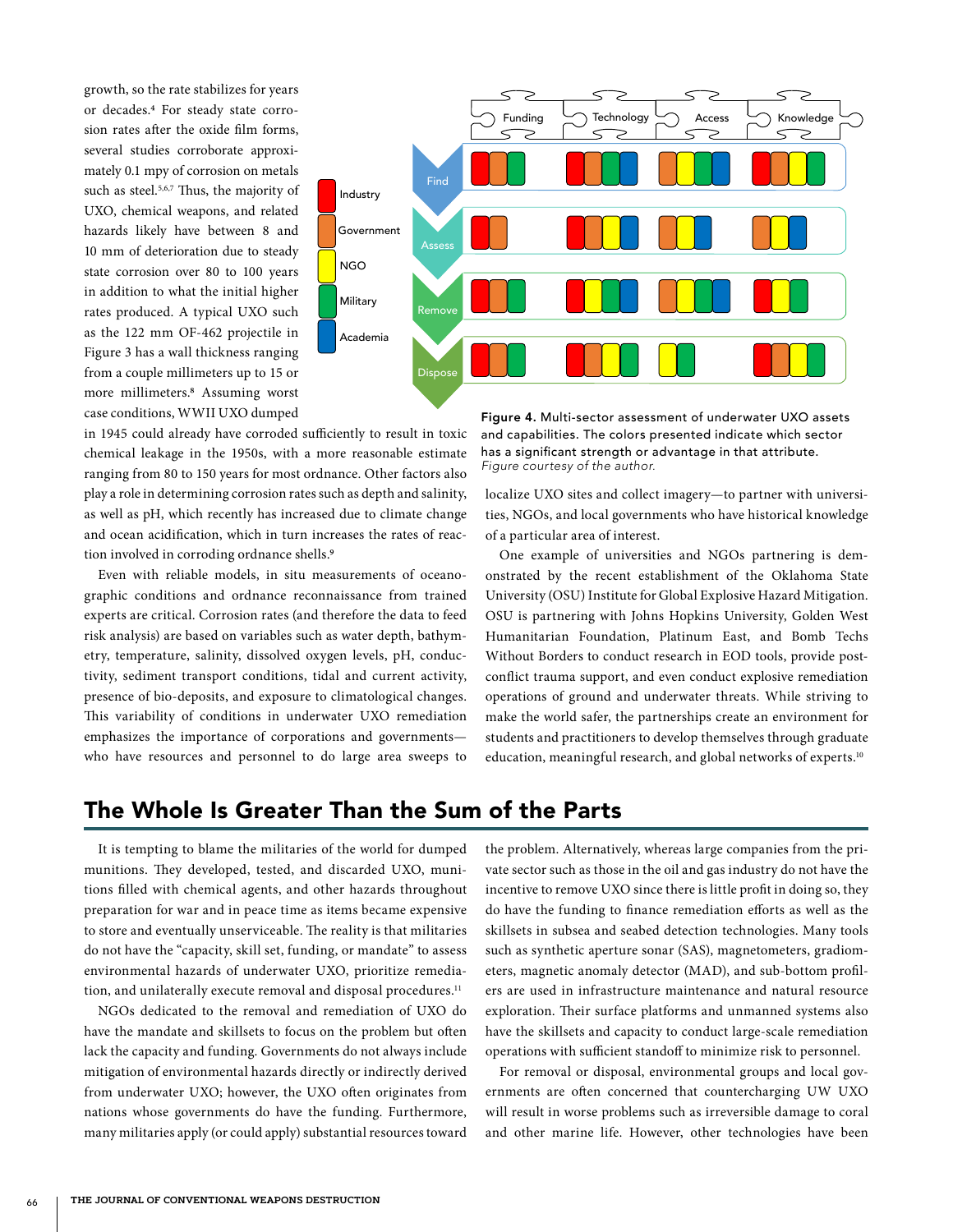explored and some are quite mature with years or decades of datapoints. To minimize blast effects from ordnance disposal by countercharge, divers can place bubble curtains around the detonation site, especially between the site and any nearby marine life or property. The bubbles escaping a pressurized hose have significant blast effect reduction such

| # Commonalities | <b>Industry</b> | Government | <b>NGO</b> | Military | Academia |
|-----------------|-----------------|------------|------------|----------|----------|
| Industry        |                 |            |            | 9        |          |
| Government      |                 |            | 8          | ο        |          |
| <b>NGO</b>      |                 |            |            |          |          |
| <b>Military</b> |                 |            |            | -        |          |
| Academia        |                 |            |            |          |          |

that coral, fish, or infrastructure located meters from a detonation site even in the hundreds of kilograms can have an exponentially higher probability of survival after the detonation.<sup>12</sup> Sometimes local or state governments decide to leave hazards in place, which may have made more practical sense twenty years ago when search and removal technologies were less mature and corrosion was less likely. For example, the state of Hawaii's Department of Land and Natural Resources announced in 2020 that it will wait until nonexplosive removal options are available to remove hundreds to thousands of tons of ordnance in a crater off the coast of Maui used as bombing practice by the US military in WWII, citing concerns from environmental groups, lawmakers, and community members about the coral and marine life near the Molokini Crater.13 However, combining expertise from industry, military, and academia on various low-tech solutions for explosive and chemical hazards can lead to removal of ordnance in a way that is safe to people, wildlife, and the environment.14

### **Because no single sector has all the financial resources, technological expertise, access, placement, authorities, and local knowledge of underwater UXO on a global or regional scale, multi-sector collaboration is critical.**

 Each sector has their strengths. Maritime industries such as oil and gas corporations have copious amounts of funding and modern technologies for search and detection.

Various companies have vast capacities to finance NGOs, academic studies, and governmental or military efforts in underwater UXO remediation; indeed, some even have the fiduciary responsibility since unintended consequences (detonation, toxic leakage into the ecosystem) would not be in the best interest of companies' shareholders. UW UXO remediation may be the primary mission for some companies or just one division of operations. Frequently, companies form strategic partnerships for either a single project or enduring relationships.<sup>15</sup>

Governmental bodies (for purposes of this analysis, excluding the military and defense departments) have the knowledge and access to assess public health hazards to the ecosystem and food supply. It may even be a politically beneficial policy to improve remediation efforts on UXO since coastal nations rely heavily on the fishing industry for economic development.

NGOs offer significant value in access and knowledge based on their sustained presence in a region as well as persistent investment (in time, money, and people) in a particular UXO site. There Figure 5. Homophily<sup>16</sup> of underwater UXO sectors' attributes. *Figure courtesy of the author.*

are even technological advantages NGOs have used, born primarily out of a culture of operating and innovating in financially constrained organizations. Academic institutions offer search and detection technologies, novel means of UXO removal, and a wide array of environmental assessment technologies and techniques.

While there is likely a company, NGO, or military that has attributes in each of the categories (funding, technology, access, and knowledge) for each of the fundamental phases of underwater UXO remediation (find, assess, remove, dispose), Figure 4 offers an analytical framework to assess the problem from a multisector perspective. While this chart is notional based on a literature review on a broad, international scale, analysts and practitioners can use this framework on a regional, national, or local level to assess where industry, government, military, NGO, and academic organizations have strengths and weaknesses in different areas.



Figure 6. SNMCMG1 conducts HODOPS in France. *Figure courtesy of NATO.*19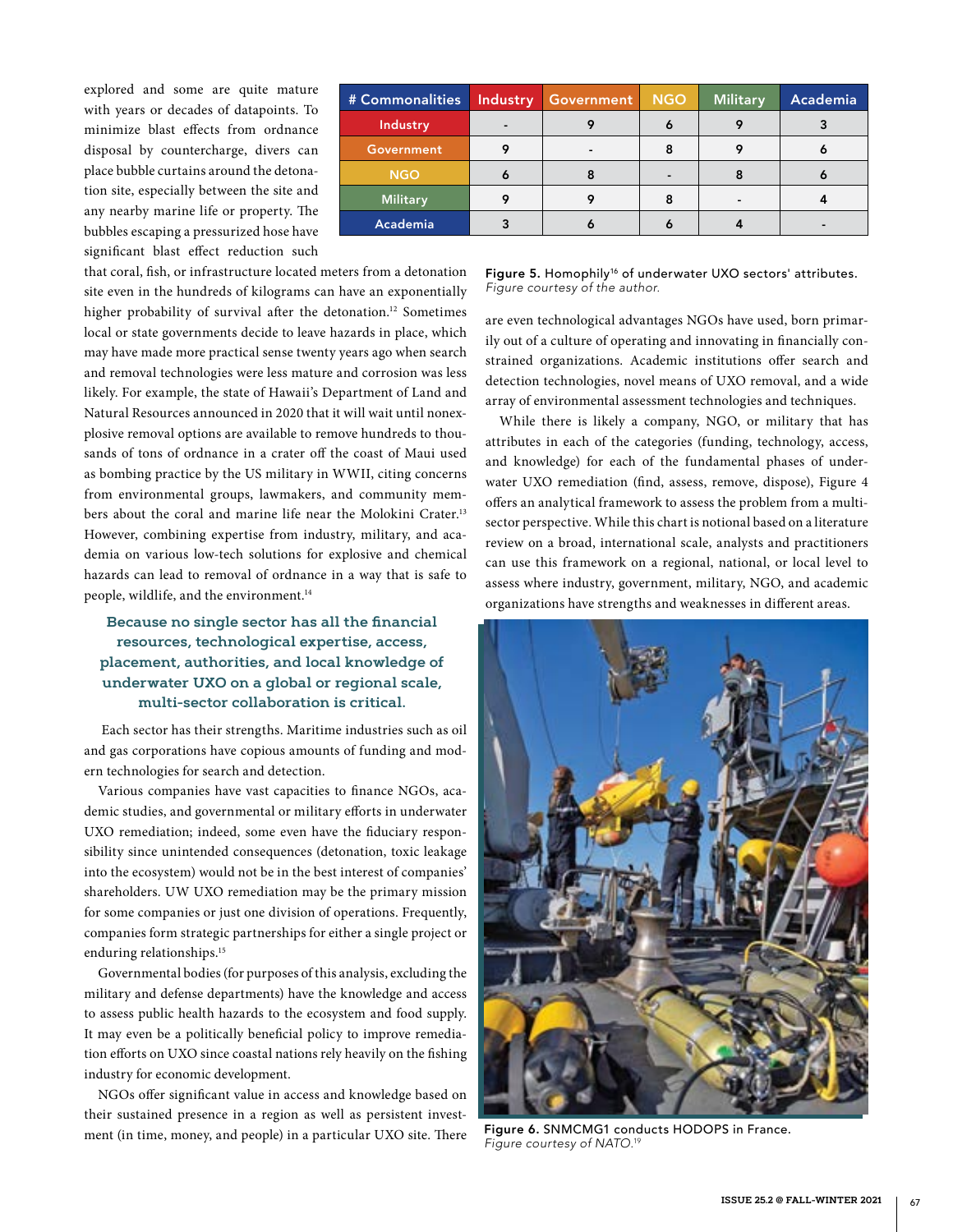

Figure 7. U.S. Marine Corps Littoral Explosive Ordnance Neutralization (LEON) assets remove WWII ordnance from littoral zones in the Republic of Palau as part of a Humanitarian Assistance Survey Team.<sup>21</sup> *Figure courtesy of United States Marine Corps.* <sup>22</sup>

More importantly, once an assessment is completed at the appropriate level for single or multiple UXO sites, collaboration plans will help optimize resources, authorities, and expertise. For example, based on the multi-sector assessment from Figure 4, the chart in Figure 5 totals the number of common areas in which each sector has similar strengths or the homophily<sup>16</sup> of each sector's attributes in relation to the others. The highest numbers show the intersection of two sectors that should share best practices, such as government/industry and military/industry, since they have similar strengths but have different missions. The lowest scores such as industry/academia and military/academia indicate that these groups may not always have the most overlap in strengths; therefore, they must work together the most in order to leverage complimentary resources, expertise, access, and technology.

A recipe for success that has been demonstrated by strategic partnerships usually has several key ingredients:

- local governments and stakeholders interested in supporting explosive ordnance disposal (EOD) efforts and providing local knowledge and access to UXO/EOD technicians
- NGOs with a long-term presence in areas that also have local knowledge of the UXO sites and have developed relationships with local populations, governments, and industries
- militaries, and/or international coalitions (i.e., NATO) providing EOD and UXO technicians with dive capabilities and autonomous or towed survey equipment, explosive charges, and other key matériel for operations
- industry partners providing financial support to NGOs and local governments, and matériel for the UXO remediation effort
- academia from nearby or international universities collecting environmental and survey data for analysis to assess hazards and progress throughout remediation operations as well as developing new technologies and techniques (often funded by governments and industry)

This mixture of different sectors all providing their own strengths does not imply that all NGOs are poorly funded, or that militaries cannot also have long-term presence. But militaries tend to utilize forces in exercises and deployments for UW UXO remediation, but not usually for full, multi-year tours, especially in remote locations. Nevertheless, organizations such as NATO leverage resources, platforms, and professionals to conduct historical ordnance disposal operations (HODOPS) such as in Figure 6, which included U.S. (EOD Mobile Unit 8), French, Portuguese, and Latvian navies disposing of WWII bottom mines, some of which were found by local fishermen.<sup>17</sup> Other times, in the course of laying telecommunications cables in which dredging operations uncover UXO, corporations will provide funding to private UXO companies or NGOs to clear the hazards prior to continuing development.<sup>18</sup>

In the Asia-Pacific, arguably the most heavily littered region for UW UXO, various components of U.S. EOD forces collaborate with allies and partners, as well as NGOs, to clear ordnance as safely as possible for both personnel and the environment.<sup>20</sup>

## Conclusion

First, consider technical factors of ordnance corrosion, biochemical consequences of explosive fillers once leaked, and oceanographic processes in vicinity of the UXO site to prioritize operations. In general, corrosion will be faster when pH is higher, the site is in shallower water, and tidal activities are rapid.

 Second, when forming a coalition across sectors to reduce UW UXO, first conduct an assessment at the appropriate level and

scope. For a local region or single site, assess NGOs, industries, and nearby EOD assets to see who has resources, expertise, technologies, and access to quickly remediate the highest risk items. Leverage governments and academic institutions for environmental assessment methods to both prioritize operations and monitor progress throughout remediation efforts. NGOs are usually in the business of developing local relationships and staying in an area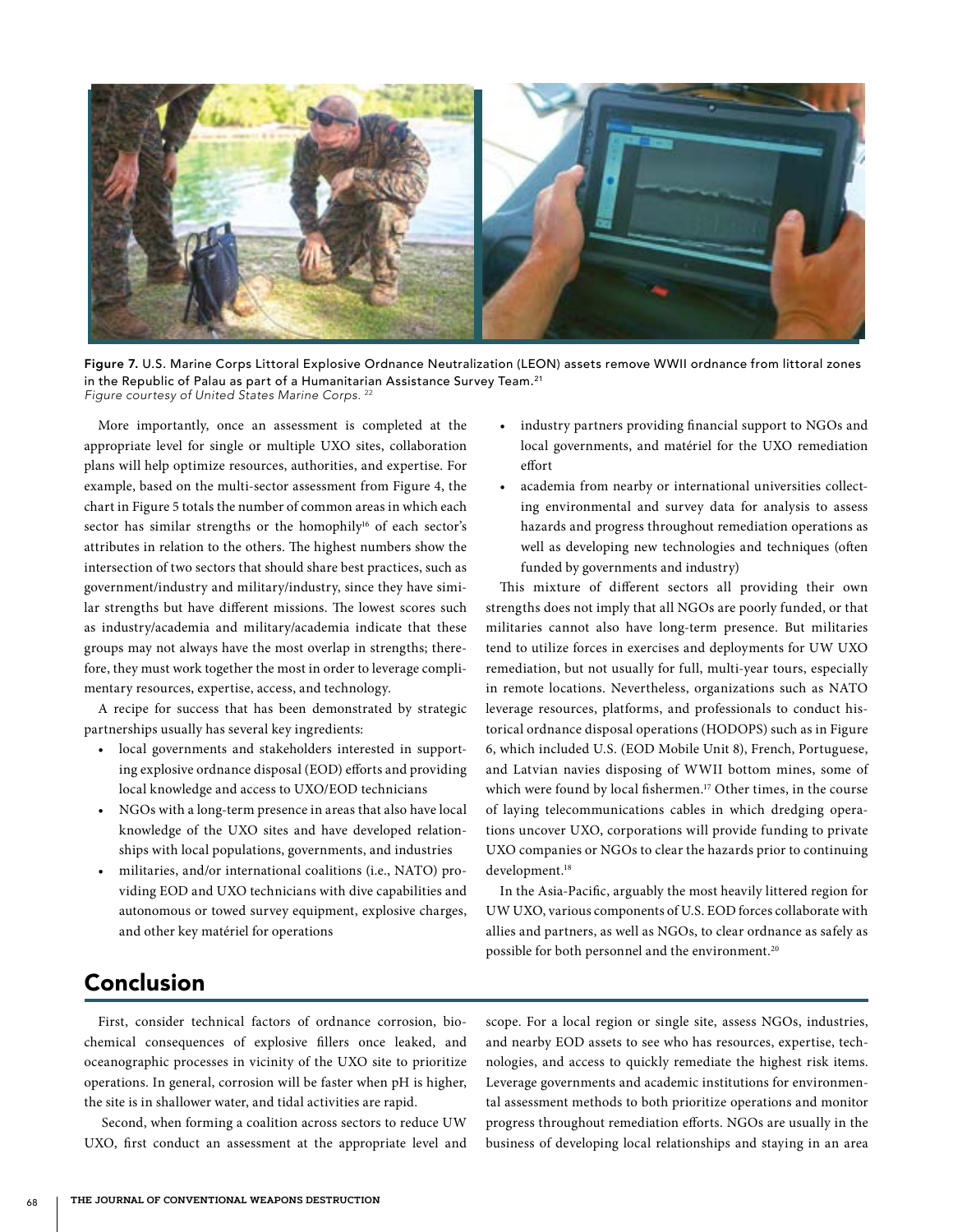

Figure 8. U.S. Navy EOD Mobile Unit 5 technician operating a remotely operated vehicle during humanitarian mine action operations with Sri Lanka Navy partners. *Figure courtesy of United States Navy.*<sup>23</sup>

for extended periods of time (sometimes decades), and can use their access and knowledge to quickly find UXO sites and utilize local labor, resources, and innovative techniques from recognized experts in the field. Oil, gas, telecommunications, and other industries offer financial resources (either as a benefactor for philanthropic purposes or as a resource sponsor due to mutual interests in clearing UXO) as well as relevant technologies such as searching equipment and vessels.

Finally, militaries offer expertise in EOD operations, searching equipment, explosive materials for countercharging, and a clearly defined mandate to dispose or remove explosive hazards. When these various parties learn from each other when their capabilities overlap, and partner on projects when their capabilities do not overlap, optimal utilization of resources can lead to less unintended detonations from fishing activity, less toxic chemicals in the water, cleaner fish for the population's food supply, and more economic activity for the region. It just takes some innovation and willingness to collaborate with nontraditional partners to get after it. *See endnotes page 71*



**ISSUE 25.2 @ FALL-WINTER 2021** | 69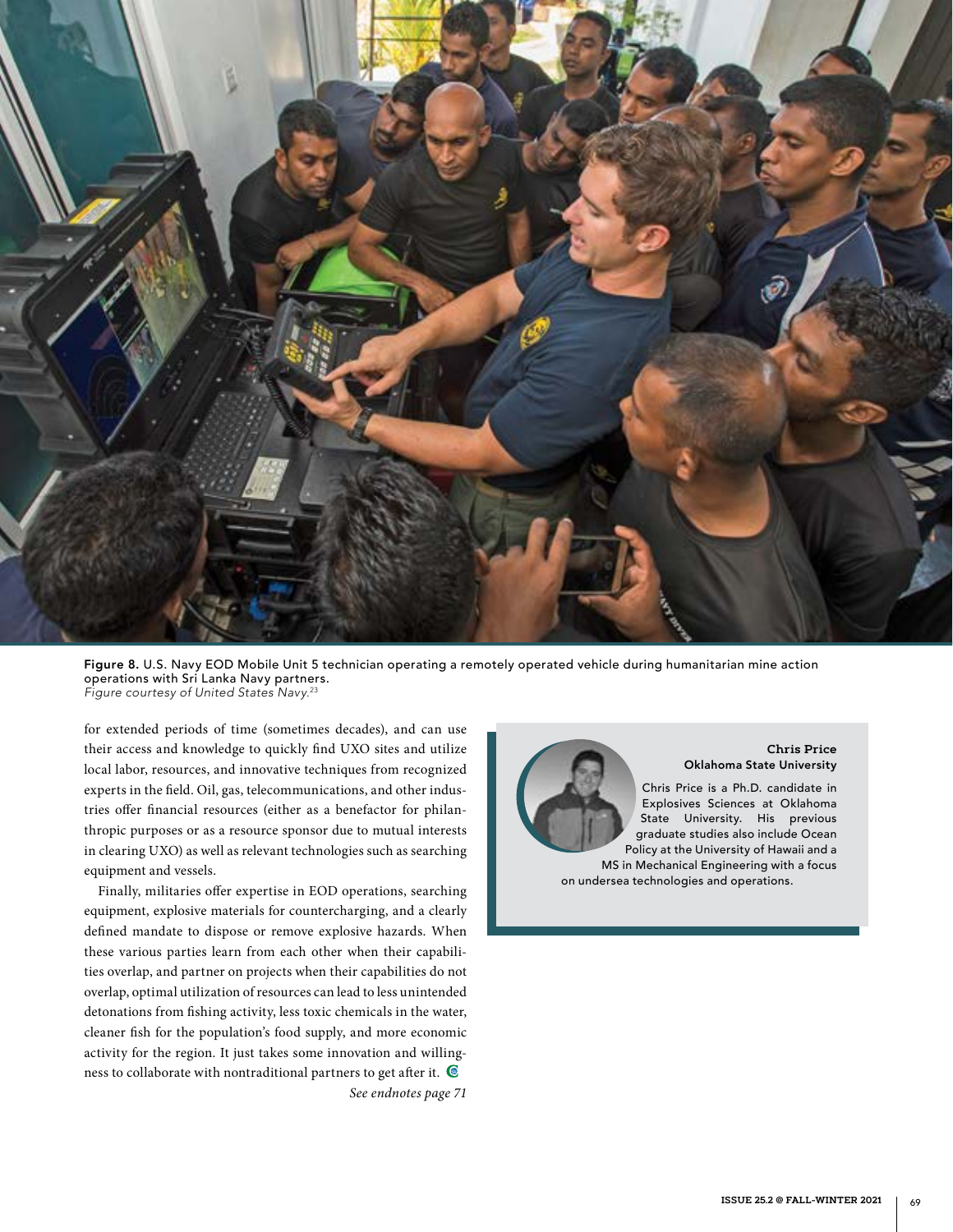#### Unexplored Opportunities – Multi-Sector Strategies for Collaboration in Underwater Unexploded Ordnance Remediation by Price [ from page 64 ]

- 1. Beck, Aaron J., Martha Gledhill, Christian Schlosser, Beate Stamer, Claus Böttcher, Jens Sternheim, Jens Greinert, and Eric P. Achterberg, "Spread, Behavior, and Ecosystem Consequences of Conventional Munitions Compounds in Coastal Marine Waters," Frontiers in Marine Science 5 (2018), https://bit.ly/3ofleel.
- 2. Catovic, Alan, and Elvedin Kljuno, "A Novel Method for Determination of Lethal Radius for High-Explosive Artillery Projectiles," Defence Technology 17, no. 4 (2021): 1217–33, https://bit.ly/31nrwky.
- 3. Siska Prifiharni et al., "Corrosion Performance of Steel and Galvanized Steel in Karangsong and Limbangan Sea Water Environment," 2018, https://bit.ly/3oN1alz.
- 4. Ibid.
- 5. Ibid.
- 6. Brett Howard, Jana Aker, and Mike Reid, "Risk Management for Unexploded Ordnance (UXO) in the Marine Environment," *Dalhousie Journal of Interdisciplinary Management* 8, no. 2 (2012), https://bit. ly/3oWAxe9.
- 7. "Mariana Islands Range Complex SPREP." ENVIRONMENTAL IM-PACT STATEMENT/ OVERSEAS ENVIRONMENTAL IMPACT STATE-MENT. Commander, U.S. Pacific Fleet, Executive Agent. Accessed October 8, 2021. https://www.sprep.org/attachments/NMarianas\_13b. pdf. In accordance with The National Environmental Policy Act and Executive Order 12114
- 8. Alan Catovic and Elvedin Kljuno, "A Novel Method for Determination of Lethal Radius for High-Explosive Artillery Projectiles," Defence Technology 17, no. 4 (2021): pp. 1217-1233, https://doi. org/10.1016/j.dt.2020.06.015.
- 9. Brett Howard, Jana Aker, and Mike Reid, "Risk Management for Unexploded Ordnance (UXO) in the Marine Environment," *Dalhousie Journal of Interdisciplinary Management* 8, no. 2 (2012), https://bit. ly/3oWAxe9.
- 10. OSU Center for Health Sciences. Global Explosive Hazard Mitigation, https://bit.ly/3mCOiwG.
- 11. James Proffitt, "Unexploded Ordnance: Lake Erie Shoreline Site of Long-Term Munitions Study," Unexploded Ordnance: Lake Erie shoreline site of long-term munitions study (Great Lakes Now, January 7, 2021), https://bit.ly/2YATNDb.
- 12. Beck J. Aaron et al., "In Situ Measurements of Explosive Compound Dissolution Fluxes from Exposed Munition Material in the Baltic Sea," Environmental Science & Technology 53, no. 10 (2019): pp. 5652- 5660, https://bit.ly/3atLCdW.
- 13. The Associated Press, "Hawaii Plans to Leave Underwater World War II Ordnance in Place off Maui," Military Times, August 24, 2020, https://bit.ly/2YBpoEQ.
- 14. "Munitions Response Programs (MMRP's)," Underwater Munitions, July 10, 2013, https://bit.ly/2X6OydG.
- 15. Richard Hine and Brian Skubin, "Thayermahan Teams up with USA Environmental to Remove Unexploded Ordnance," Thayer Mahan, October 14, 2020, https://bit.ly/3v1NMeq.
- 16. In this context, homophily refers to how tangentially related fields or types of organizations share investment and operational spaces with one another in ways that complement each other's strengths when sharing core objectives.
- 17. "SNMCMG1 Completes Historical Ordnance Disposal Operations in France," (NATO | OTAN, August 24, 2021), https://bit.ly/3FBa5we.
- 18. Heather Hakola et al., "Dredging Equipment Modifications," Environmental Security Technology Certification Program (ESTCP Project MM-0321, December 2006), https://bit.ly/3mGg3mV.
- 19. "SNMCMG1 Completes Historical Ordnance Disposal Operations in France." NATO | OTAN, August 24, 2021, https://bit.ly/2ZLLh4C.
- 20. Official U.S. Navy Page, "Sailor Conducts a SeaBotix Remotely Operated Vehicle during Sri Lanka Humanitarian Mine Action Mission," Official U.S. Navy Page | Flickr, September 1, 2016, https://bit. ly/31s9j52.
- 21. Staff Sgt. Nathanael Carberry, "Task Force Koa Moana 20 Explosive Ordnance Disposal Marines Make History on Peleliu," United States Marine Corps Flagship, August 11, 2020, https://bit.ly/2ZQr91q.
- 22. "TF KM20 LEON Marines Find First UXO [Image 7 of 7]," PALAU, 07.28.2020, Photo by Sgt. Stephanie Cervantes, https://bit.ly/3bsfMit.

23. Page, Official U.S. Navy. "Sailor Conducts a SeaBotix Remotely Operated Vehicle during Sri Lanka Humanitarian Mine Action Mission," Official U.S. Navy Page | Flickr, September 1, 2016. https://bit. ly/31obg2L.

#### References

- »Aaron, Beck J., Eefke M. van der Lee, Anja Eggert, Beate Stamer, Martha Gledhill, Christian Schlosser, and Eric P. Achterberg. "In Situ Measurements of Explosive Compound Dissolution Fluxes from Exposed Munition Material in the Baltic Sea." Environmental Science & Technology 53, no. 10 (2019): 5652–60. https://doi.org/10.1021/acs. est.8b06974.s001.
- »The Associated Press. "Hawaii Plans to Leave Underwater World War II Ordnance in Place off Maui." Military Times, August 24, 2020. https://www.militarytimes.com/news/your-military/2020/08/23/hawaiiplans-to-leave-underwater-world-war-ii-ordnance-in-place-off-maui/.
- »Beck, Aaron J., Martha Gledhill, Christian Schlosser, Beate Stamer, Claus Böttcher, Jens Sternheim, Jens Greinert, and Eric P. Achterberg. "Spread, Behavior, and Ecosystem Consequences of Conventional Munitions Compounds in Coastal Marine Waters." Frontiers in Marine Science 5 (2018). https://doi.org/10.3389/fmars.2018.00141.
- » Carberry, Staff Sgt. Nathanael. "Task Force Koa Moana 20 Explosive Ordnance Disposal Marines Make History on Peleliu." United States Marine Corps Flagship, August 11, 2020. https://www.marines.mil/ News/News-Display/Article/2308381/task-force-koa-moana-20-explosive-ordnance-disposal-marines-make-history-on-pel/.
- » Catovic, Alan, and Elvedin Kljuno. "A Novel Method for Determination of Lethal Radius for High-Explosive Artillery Projectiles." Defence Technology 17, no. 4 (2021): 1217–33. https://doi.org/10.1016/j. dt.2020.06.015.
- » "A Guide to Survey and Clearance of Underwater Explosive Ordnance." GICHD, June 2016. https://www.gichd.org/fileadmin/GICHDresources/rec-documents/Guide-Underwater-Clearance-June2016. pdf.
- »Hakola, Heather, William Wild, Timothy Welp, Cheryl Pollock, Virginia Dickerson, Lynn Helms, Lance Brown, and Barbara Sugiyama. "Dredging Equipment Modifications." Environmental Security Technology Certification Program. ESTCP Project MM-0321, December 2006. https://apps.dtic.mil/dtic/tr/fulltext/u2/a603938.pdf.
- » "Hawaii Plans to Leave Underwater World War II Ordnance in Place off Maui." Military Times. The Associated Press, August 24, 2020. https://www.militarytimes.com/news/your-military/2020/08/23/hawaiiplans-to-leave-underwater-world-war-ii-ordnance-in-place-off-maui/.
- »Hine, Richard, and Brian Skubin. "Thayermahan Teams up with USA Environmental to Remove Unexploded Ordnance." Thayer Mahan, October 14, 2020. https://www.thayermahan.com/press-and-media/ thayermahan-teams-up-with-usa-environmental-to-remove-unexploded-ordnance.
- 31. Howard, Brett, Jana Aker, and Mike Reid. "Risk Management for Unexploded Ordinance (UXO) in the Marine Environment." *Dalhousie Journal of Interdisciplinary Management* 8, no. 2 (2012). https://doi. org/10.5931/djim.v8i2.366.
	- » "Mariana Islands Range Complex SPREP." ENVIRONMENTAL IM-PACT STATEMENT/ OVERSEAS ENVIRONMENTAL IMPACT STATE-MENT. Commander, U.S. Pacific Fleet, Executive Agent. Accessed October 8, 2021. https://www.sprep.org/attachments/NMarianas\_13b. pdf. In accordance with The National Environmental Policy Act and Executive Order 12114
	- »Mitchell, Jon. Poisoning the Pacific: The US Military's Secret Dumping of Plutonium, Chemical Weapons, and Agent Orange. Lanham, MD: Rowman & Littlefield, 2020.
	- » "Munitions Response Programs (MMRP's)." Underwater Munitions, July 10, 2013. https://underwatermunitions.org/pdf/overview\_MMRP. pdf.
	- »Page, Official U.S. Navy. "Sailor Conducts a SeaBotix Remotely Operated Vehicle during Sri Lanka Humanitarian Mine Action Mission." Official U.S. Navy Page | Flickr, September 1, 2016. https://www.flickr. com/photos/usnavy/28762022983/.
	- »Prifiharni, Siska, Lutviasari Nuraini, Gadang Priyotomo, Sundjono, Hadi Gunawan, and Ibrahim Purawiardi. "Corrosion Performance of Steel and Galvanized Steel in Karangsong and Limbangan Sea Water Environment," 2018. https://doi.org/10.1063/1.5038320.
	- »Proffitt, James. "Unexploded Ordnance: Lake Erie Shoreline Site of